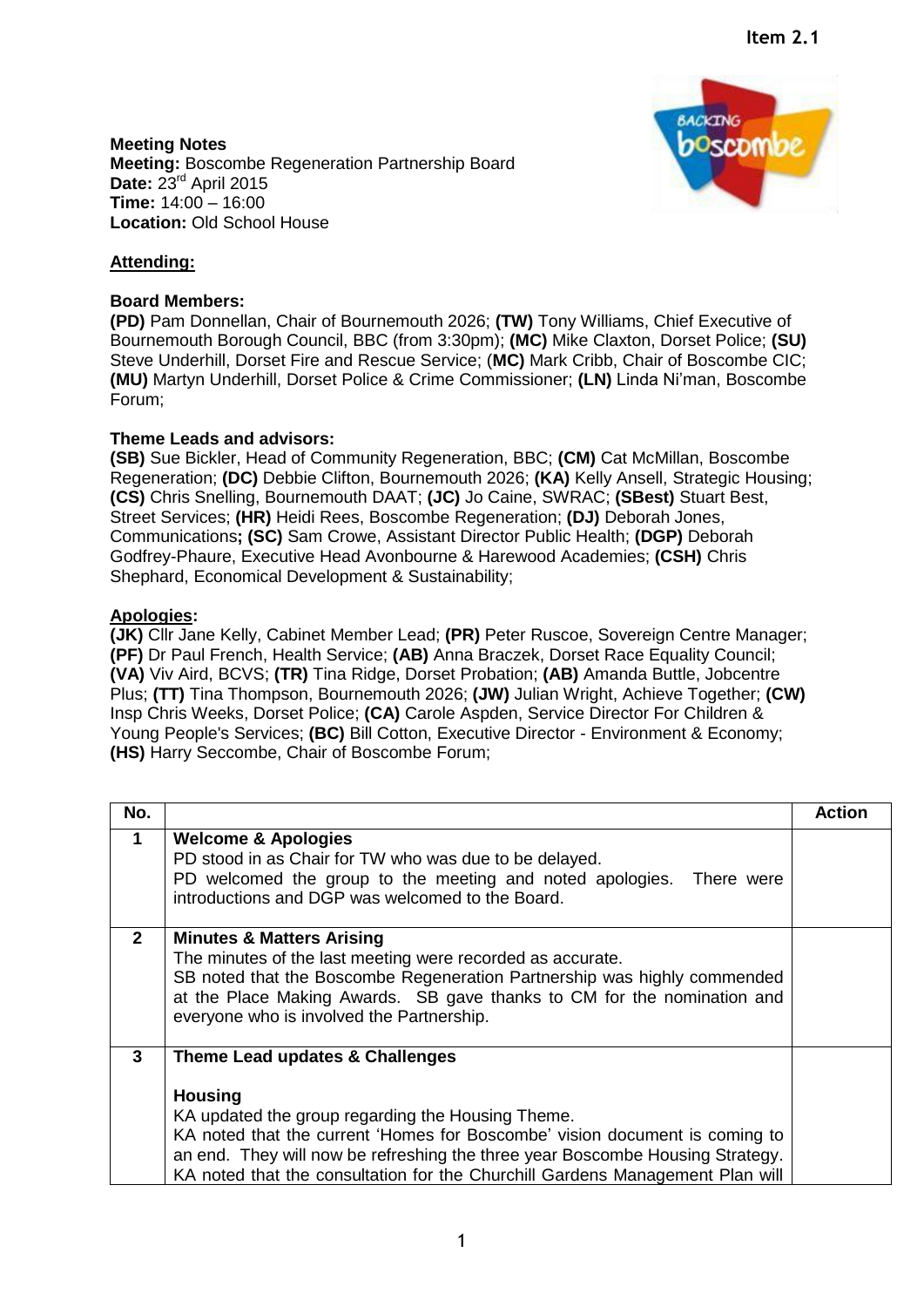start at the end of July 2015. The Conservation Area Appraisal is in place and once the Management Plan is complete, we will be able to develop a list of priority works for the area.

KA noted that the Council have agreed with Dave Wells full nomination rights for the new building on Christchurch Road, which is going to be eight shops and fifty-one 1 & 2 bed flats. People aged over 50 will be allocated from the Council's housing register.

The Operation Galaxy police analyst is now in post and 2 posts will soon go out to adverts for Operation Galaxy officers. KA submitted a bid for £20k to the Board to support Operation Galaxy.

SB explained to the Board that Bournemouth 2026 Trust allocates £35k per year to Boscombe Regeneration Partnership and it's for the Board to decide how this is spent. The Board agreed to allocate £20k to Operation Galaxy.

#### **Employment and Enterprise**

SB told the Board that CSH is the Head of Economic Development for Bournemouth Council and has offered to help the Partnership focus on economic development in Boscombe.

SB noted that the European funding for Outset Bournemouth will be coming to an end soon and there is work being done to secure alternative funding for the project. The match funding from the Council will continue.

CM gave an overview of a piece of work to improve the look of shop frontages in Boscombe. Vinyl will cover these shop fronts to improve the overall look and give potential businesses an idea of what the unit could be used for. The vinyls will be introduced before this summer.

SB also noted that the new gazebos have now been purchased for the market and will be arriving soon.

The date for completion of the shared space scheme is 22<sup>nd</sup> May.

Bournemouth 2026 Trust is applying for a small funding pot which could help to help to produce an economic strategy for Boscombe.

CSH introduced himself and gave the Board an overview of his professional background.

CM told the Board that a previous funding application to Santander for £10k to work with the long term unemployed was not successful. Santander was positive about the project however, the funding had already been allocated. They have said that there is potentially a larger pot of money available.

CM explained that the partnership is hoping to do a trial for this project which will cost around £10k and she will be putting together a funding bid to the Board at a later date. This will be sent to Board members prior to the meeting.

## **Education and Attainment**

SB gave an update for this theme. Impact projects have been developed within Boscombe schools and have been running this year. This project would benefit from more partners being involved in order to contribute to the project's objectives. SB told the Board that on July  $9<sup>th</sup>$  2015, there will be an event where the Impact Projects are presented and discussions will be help on how to take them forward next year. There is an open invite to the partnership. SB will send out more information regarding this event.

CM noted that a youth survey is being undertaken and so far there have been around 50 responses. The results of this survey will feed into the Boscombe Commitment. It will remain open for a few more weeks. CM will update the Board at the next meeting. **CM**

**SB**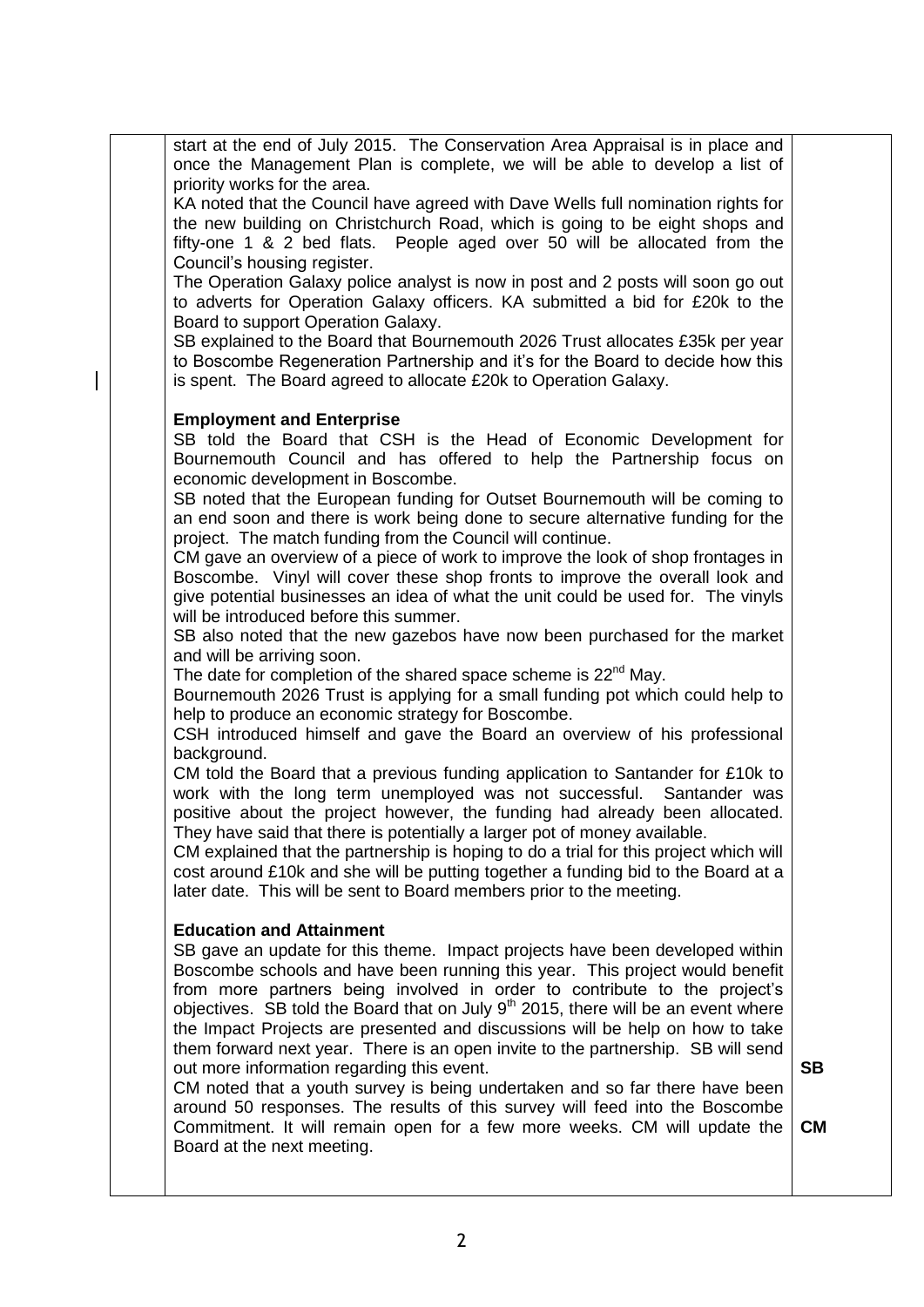| <b>Crime</b>                                                                                                                                                                                                                                                                                                                                                                                                                                                                                                                                                                                                                                                                                                                                                                                                                                                                                                                                                                                                                                                                                                                                                                                                                                                                                                                                                                                                                                                                                                                                                        |              |
|---------------------------------------------------------------------------------------------------------------------------------------------------------------------------------------------------------------------------------------------------------------------------------------------------------------------------------------------------------------------------------------------------------------------------------------------------------------------------------------------------------------------------------------------------------------------------------------------------------------------------------------------------------------------------------------------------------------------------------------------------------------------------------------------------------------------------------------------------------------------------------------------------------------------------------------------------------------------------------------------------------------------------------------------------------------------------------------------------------------------------------------------------------------------------------------------------------------------------------------------------------------------------------------------------------------------------------------------------------------------------------------------------------------------------------------------------------------------------------------------------------------------------------------------------------------------|--------------|
| AW updated the Board regarding the SWRAC group. (Sex Workers Risk<br>Assessment Conference) AW reported that as of last month 21 cases from the<br>Boscombe area had been discussed at these meetings. 9 of these cases have<br>now been closed due to there no longer being evidence of them being involved<br>in prostitution. There has been around a 25% reduction in women taking part in<br>on-street sex working in the Boscombe area. This time last year, there were<br>around 40 on-street sex workers in Boscombe which has reduced to about 30.<br>There has also been a significant reduction in associated antisocial behaviour in<br>the red light area. AW explained to the group that there is an improved support<br>network for sex workers i.e. help and support reporting crimes against them.<br>A process of mapping off-street sex working has begun in order to establish<br>where this is taking place, the risks and any possible trafficking issues.<br>One of the challenges is that some of these sex workers are being placed in<br>supported living units in the area they have previously worked. The SWRAC<br>group are working with Supported Housing in order to change this.<br>KA noted that Strategic Housing is looking at where these premises are located<br>following Operation Galaxy inspections.<br>There is also some information sharing issues between agencies that are being<br>discussed. MU suggested that these outcomes should be publicised. AW will<br>liaise with DJ regarding this as a good news story. | AW/DJ        |
| MC reported that overall crime is down by 3.5 % from last year.<br>MC highlighted that there is a national Operation at the moment, Operation<br>Luna. This relates to scam telephone calls from someone stating they are<br>phoning from a Police Station asking for bank pin numbers. MA asked if this<br>message could be spread through the partnership agencies.<br>The focus still remains for having a clear Police presence on Boscombe precinct.<br>MC noted that retail crime and antisocial behaviour has come down since the<br>CSAS officers started a year ago. Funding for two CSAS officers has been<br>secured for another year.<br>Operation Furlong – This operation is proving successful with 248 arrests and<br>25k in cash and assets being seized. There have been 980 stop & searches<br>carried out since October 14 with a 20% arrest rate of which 40% are positive for<br>carrying drug paraphernalia. It was noted that there have been no complaints<br>regarding stop & searches in the area to date.                                                                                                                                                                                                                                                                                                                                                                                                                                                                                                                               | <b>AW/DJ</b> |
| DGP raised a concern that they are receiving reports that children are being<br>offered drugs when leaving school, especially around Kings Park School. MC<br>asked DGP to keep them informed of this kind of activity.                                                                                                                                                                                                                                                                                                                                                                                                                                                                                                                                                                                                                                                                                                                                                                                                                                                                                                                                                                                                                                                                                                                                                                                                                                                                                                                                             | <b>DGP</b>   |
| <b>Environment</b><br>SBest gave brief update of the Environment Theme. SBest highlighted a report<br>that has recently been put together in order to improve the alleyways that run<br>from the car parks in Hawkwood Road through to the Precinct. Ideally this would<br>be tied in with the Neighbourhood plan.<br>SBest noted one of the challenges for the Partnership to consider is the links<br>from Sea Road to the Precinct. Also, the public conveniences at the bus station<br>may continue to cause issues with antisocial behaviour and drug dealing if not<br>addressed.<br>SBest told the group that the Council will be trying to find out who owns the land<br>on Hawkwood Road behind Primark. It has been left to overgrow and attracts a<br>lot of rubbish.                                                                                                                                                                                                                                                                                                                                                                                                                                                                                                                                                                                                                                                                                                                                                                                    |              |
| <b>Health</b>                                                                                                                                                                                                                                                                                                                                                                                                                                                                                                                                                                                                                                                                                                                                                                                                                                                                                                                                                                                                                                                                                                                                                                                                                                                                                                                                                                                                                                                                                                                                                       |              |